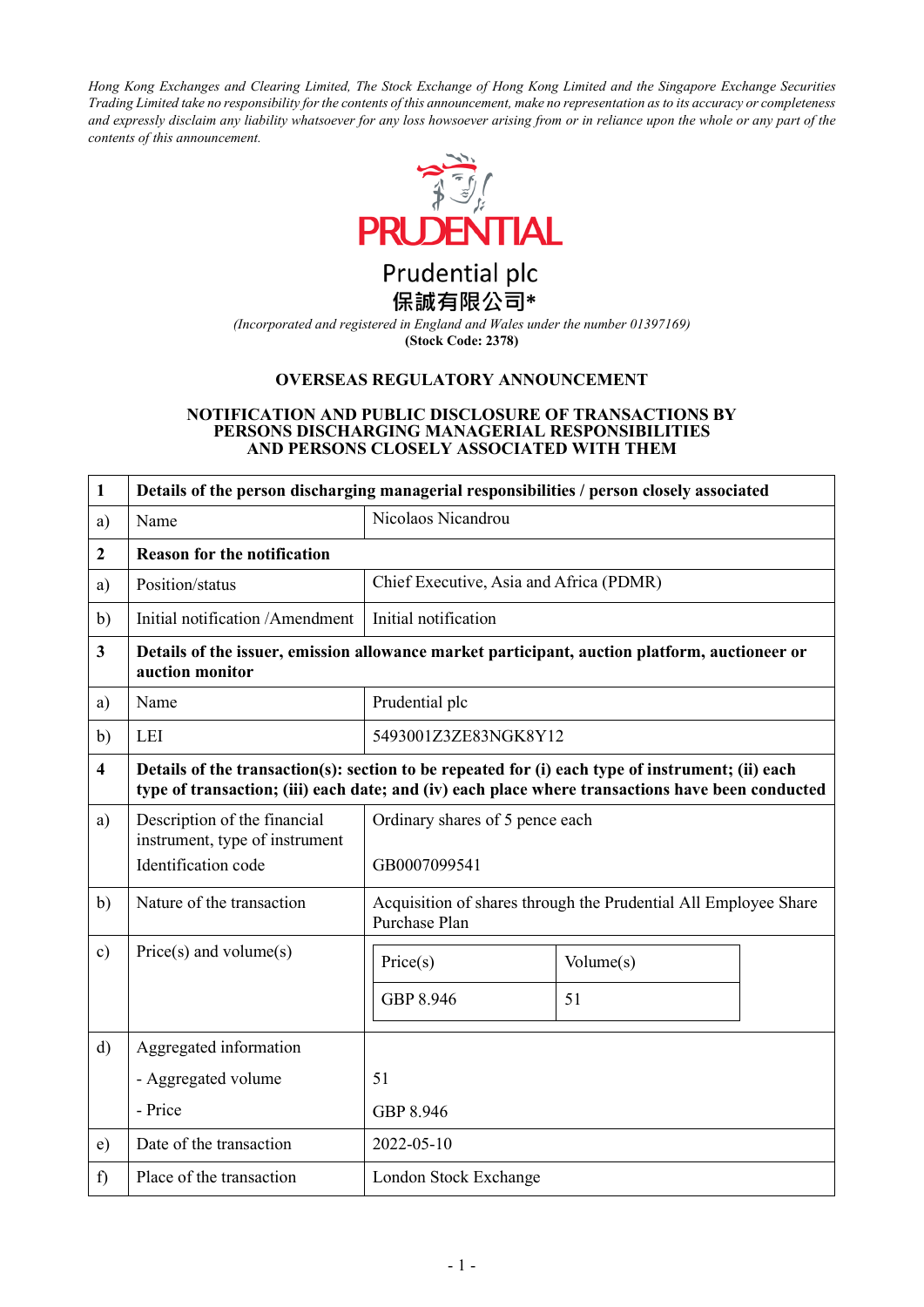| 1                       | Details of the person discharging managerial responsibilities / person closely associated                        |                                                                                                                                                                                                      |           |  |  |
|-------------------------|------------------------------------------------------------------------------------------------------------------|------------------------------------------------------------------------------------------------------------------------------------------------------------------------------------------------------|-----------|--|--|
| a)                      | Name                                                                                                             | Avnish Kalra                                                                                                                                                                                         |           |  |  |
| $\boldsymbol{2}$        | <b>Reason for the notification</b>                                                                               |                                                                                                                                                                                                      |           |  |  |
| a)                      | Position/status                                                                                                  | Group Chief Risk and Compliance Officer (PDMR)                                                                                                                                                       |           |  |  |
| b)                      | Initial notification / Amendment                                                                                 | Initial notification                                                                                                                                                                                 |           |  |  |
| $\mathbf{3}$            | Details of the issuer, emission allowance market participant, auction platform, auctioneer or<br>auction monitor |                                                                                                                                                                                                      |           |  |  |
| a)                      | Name                                                                                                             | Prudential plc                                                                                                                                                                                       |           |  |  |
| b)                      | LEI                                                                                                              | 5493001Z3ZE83NGK8Y12                                                                                                                                                                                 |           |  |  |
| $\overline{\mathbf{4}}$ |                                                                                                                  | Details of the transaction(s): section to be repeated for (i) each type of instrument; (ii) each<br>type of transaction; (iii) each date; and (iv) each place where transactions have been conducted |           |  |  |
| a)                      | Description of the financial<br>instrument, type of instrument                                                   | Ordinary shares of 5 pence each                                                                                                                                                                      |           |  |  |
|                         | Identification code                                                                                              | GB0007099541                                                                                                                                                                                         |           |  |  |
| b)                      | Nature of the transaction                                                                                        | Acquisition of shares through the Prudential All Employee Share<br>Purchase Plan                                                                                                                     |           |  |  |
| $\mathbf{c})$           | $Price(s)$ and volume $(s)$                                                                                      | Price(s)                                                                                                                                                                                             | Volume(s) |  |  |
|                         |                                                                                                                  | GBP 8.946                                                                                                                                                                                            | 46        |  |  |
| $\mathbf{d}$            | Aggregated information                                                                                           |                                                                                                                                                                                                      |           |  |  |
|                         | - Aggregated volume                                                                                              | 46                                                                                                                                                                                                   |           |  |  |
|                         | - Price                                                                                                          | GBP 8.946                                                                                                                                                                                            |           |  |  |
| e)                      | Date of the transaction                                                                                          | 2022-05-10                                                                                                                                                                                           |           |  |  |
| f)                      | Place of the transaction                                                                                         | London Stock Exchange                                                                                                                                                                                |           |  |  |

## **Additional information**

## **About [Prudential plc](https://www.prudentialplc.com/en)**

Prudential plc provides life and health insurance and asset management in Asia and Africa. The business helps people get the most out of life, by making healthcare affordable and accessible and by promoting financial inclusion. Prudential protects people's wealth, helps them grow their assets, and empowers them to save for their goals. The business has more than 18 million life customers and is listed on stock exchanges in London (PRU), Hong Kong (2378), Singapore (K6S) and New York (PUK). Prudential is not affiliated in any manner with Prudential Financial, Inc. a company whose principal place of business is in the United States of America, nor with The Prudential Assurance Company Limited, a subsidiary of M&G plc, a company incorporated in the United Kingdom.<https://www.prudentialplc.com/>

# **Contact**

Jennie Webb, Senior Manager, Share Plans, +44 (0)20 3977 9750 Sylvia Edwards, Deputy Group Secretary, +44 (0)20 3977 9214

12 May 2022, London